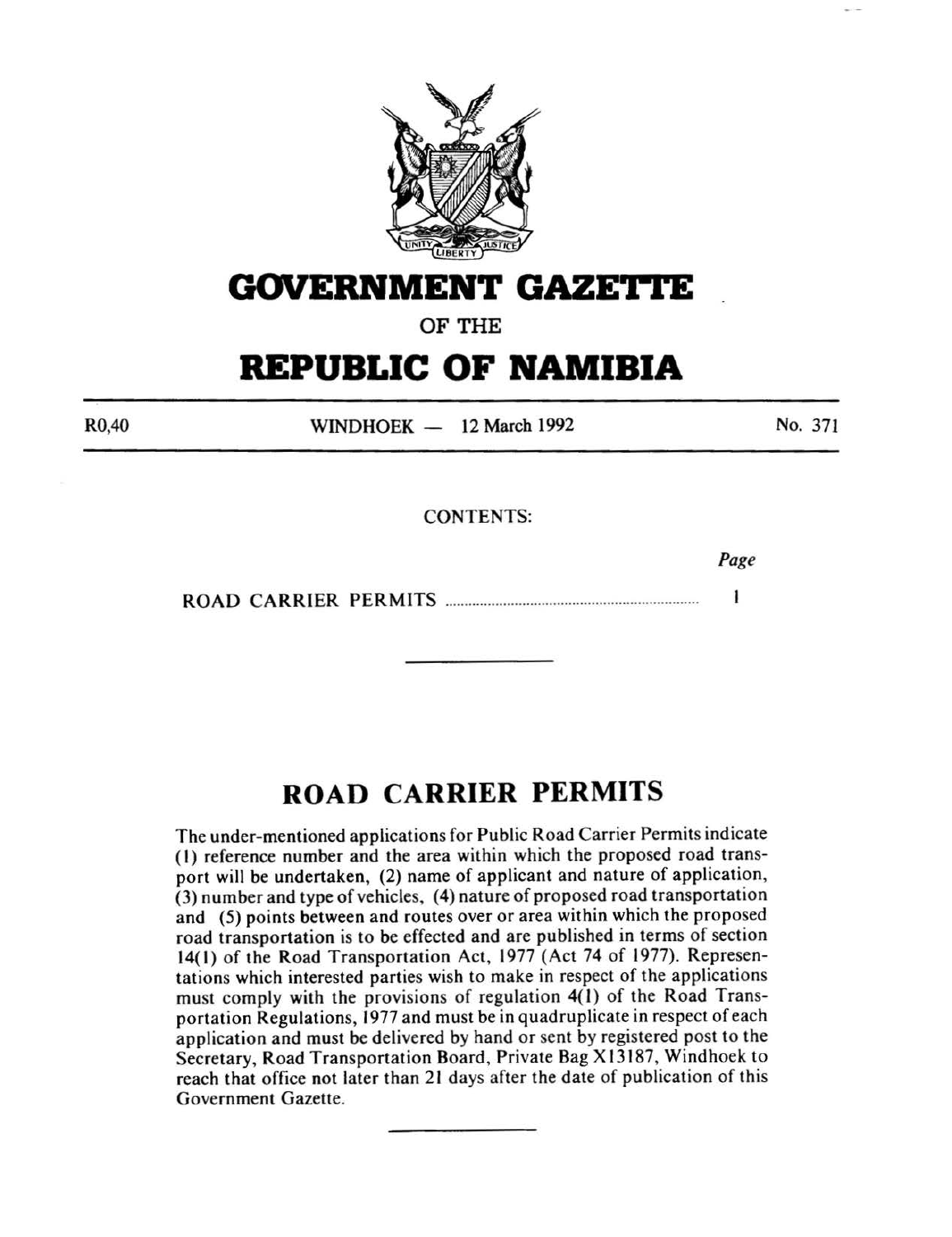- $(1)$  31/01/92 91OP1000
- (2) SCHÄFER H., WINDHOEK New application.<br>
(3) N 33380 W D/Cab 4 Persons
- $(3)$  N 33380 W
- (4) (a) Tourists and their personal effects.
- $(5)$   $(a)$  (i) From Windhoek to places situated within Namibia (including places on the border of Namibia with neighbouring countries) and return.
- (1) 31/01/92 91OP1001
- (2) HAMBIRA D., WINDHOEK  $-$  New application.
- (3) Motor car to be acquired 6 Persons
- (4) (a) Taxi-passengers and their personal luggage.
- $(5)$   $(a)$   $(i)$  Within Windhoek municipal area.
- $(1)$  03/02/92 91OP1004

 $(2)$  KAMBERIPA F.J., WINDHOEK - New application.

- (3) Motor car to be acquired 6 Persons
- (4) (a) Taxi-passengers and their personal luggage.
- (5) (a) (i) Within Windhoek municipal area.

#### $(1)$  03/02/92 91OP1005

 $(2)$  KAMBERIPA F.J., WINDHOEK - New application.

(3) Motor car to be acquired 6 Persons

- (4) (a) Taxi-passengers and their personal luggage.
- (5) (a) (i) Within Windhoek municipal area.
- $(1)$  03/02/92 91OP1006
- (2) KUVARE V., WINDHOEK  $-$  New application.
- (3) N 33313 W Motor car 6 Persons
- (4) (a) Taxi-passengers and their personal luggage.
- (5) (a) (i) Within Windhoek municipal area.

-

 $\overline{\phantom{a}}$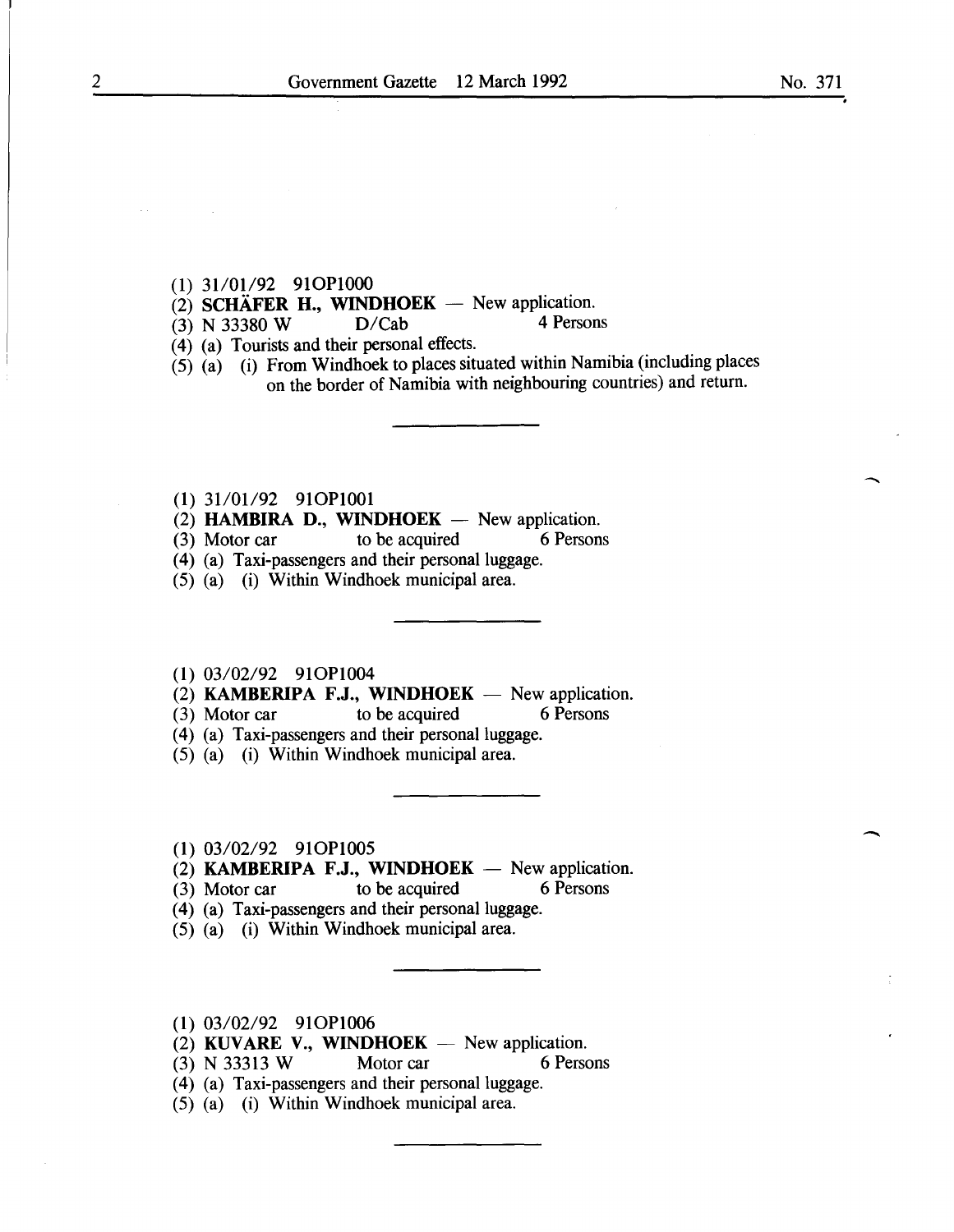- (1) 03/02/92 910Pl007
- (2) KUVARE V., WINDHOEK New application.<br>
(3) N 53904 W Motor car 6 Persons
- $(3)$  N 53904 W Motor car
- (4) (a) Taxi-passengers and their personal luggage.
- (5) (a) (i) Within Windhoek municipal area.
- (1) 03/02/92 910Pl008
- (2) **KAZAPUA F., WINDHOEK** New application.<br>(3) N 15215 W Motor car 6 Persons
- $(3)$  N 15215 W
- (4) (a) Taxi-passengers and their personal luggage.
- (5) (a) (i) Within Windhoek municipal area.
- (1) 03/02/92 910Pl010
- (2) UIRAB L., WINDHOEK New application.<br>(3) Motor car to be acquired 6 Pe
- (3) Motor car to be acquired 6 Persons
- (4) (a) Taxi-passengers and their personal luggage.
- (5) (a) (i) Within Windhoek municipal area.
- (1) 03/02/92 910Pl011
- (2) **DIERGAARDT E.H., WINDHOEK** New application.<br>(3) Motor car to be acquired 6 Persons
- $\alpha$  to be acquired
- (4) (a) Taxi-passengers and their personal luggage.
- (5) (a) (i) Within Windhoek municipal area.
- (1) 03/02/92 910P1012
- $(2)$  KETJIRERE L., WINDHOEK New application.
- (3) Motor car to be acquired 6 Persons
- (4) (a) Taxi-passengers and their personal luggage.
- (5) (a) (i) Within Windhoek municipal area.
- (1) 03/02/92 910Pl013
- (2) **KATJINGISIUA A., GOBABIS** New application.<br>(3) Mini-bus to be acquired 11 Persons
- to be acquired 11 Persons
- (4) (a) Taxi-passengers and their personal luggage.
- (5) (a) (i) (a) Within the municipal area of Gobabis; and (b) on casual trips from places in (a) to places situated within Gobabis and Windhoek magisterial districts and return.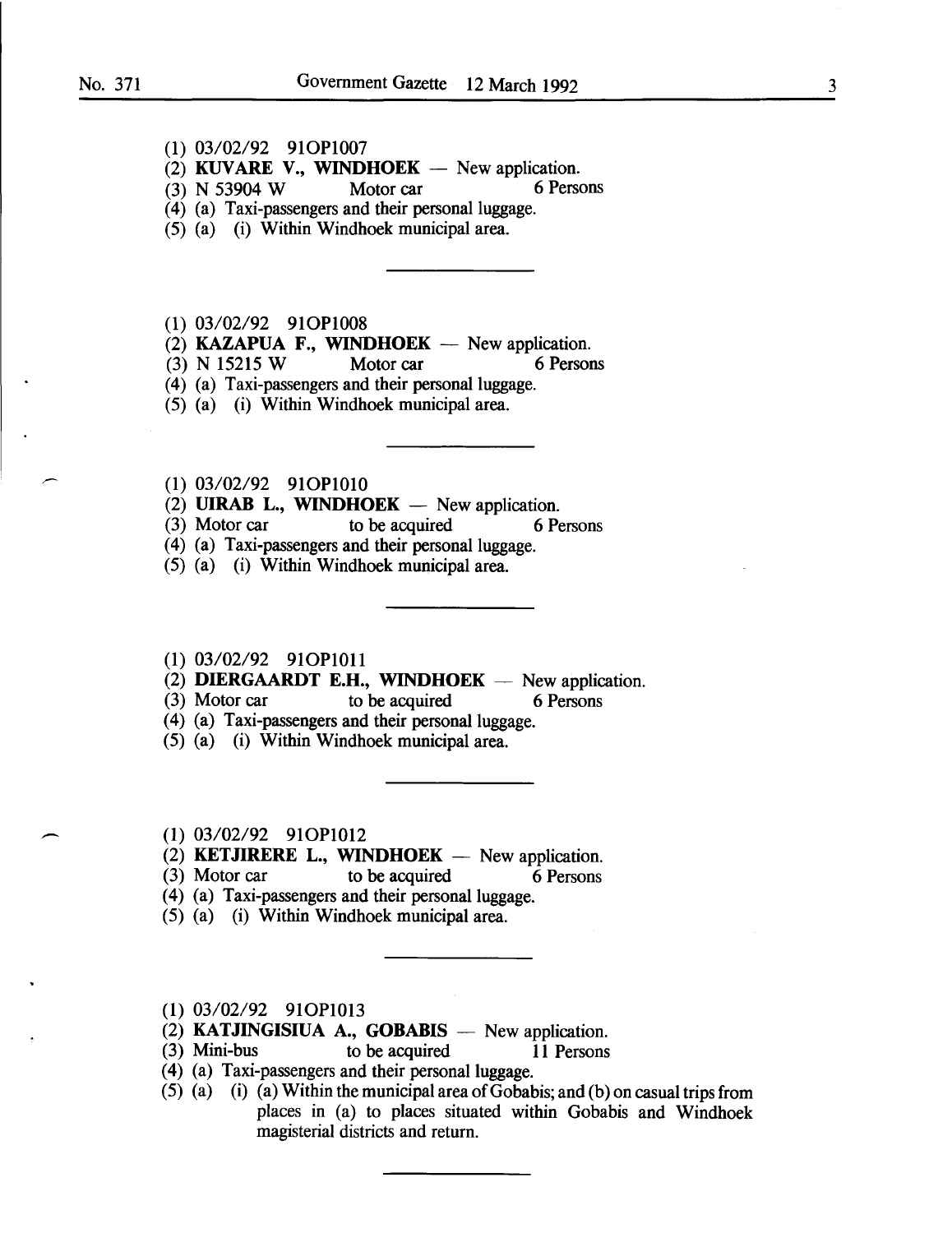- (1) 03/02/92 910P1014
- (2) HARAGAEB L., WINDHOEK  $-$  Replacement of N 66424 W five seater motor car.
- (3) N 56796 W Motor car 5 Persons

- ( 4) (a) Taxi-passengers and their personal luggage.
- $(5)$   $(a)$   $(i)$  Within Windhoek municipal area.
- (1) 03/02/92 910Pl015
- (2) HARAGAEB L., WINDHOEK  $-$  Transfer of OP9753 from Uri-Khob J.
- $(3)$  N 66424 W Motor car 5 Persons
- ( 4) (a) Taxi-passengers and their personal luggage.
- (5) (a) (i) Within Windhoek municipal area.
- $(1)$  04/02/92 91OP1016
- (2) **KATJIIVE L., WINDHOEK** New application.<br>(3) Motor car to be acquired 6 Persons
- $(3)$  Motor car to be acquired
- (4) (a) Taxi-passengers and their personal luggage.
- $(5)$   $(a)$   $(i)$  Within Windhoek municipal area.
- (1) 04/02/92 910P1017
- $(2)$  SIRIRIKA E., WINDHOEK New application.
- (3) Motor car to be acquired 6 Persons
- (4) (a) Taxi-passengers and their personal luggage.
- (5) (a) (i) Within Windhoek municipal area.
- 
- (1)  $04/02/92$  91OP1018<br>(2) SIRIRIKA E., WINDHOEK New application.
- (3) Motor car to be acquired 6 Persons
- $(4)$  (a) Taxi-passengers and their personal luggage.
- (5) (a) (i) Within Windhoek municipal area.
- (1) 04/02/92 910P1019
- (2) GAWESEB D. & GAWESEB J.F., ARANOS  $-$  New application.
- (3) Motor car to be acquired 6 Persons
- (4) (a) Taxi-passengers and their personal luggage.
- (5) (a) (i) Within Aranos municipal area.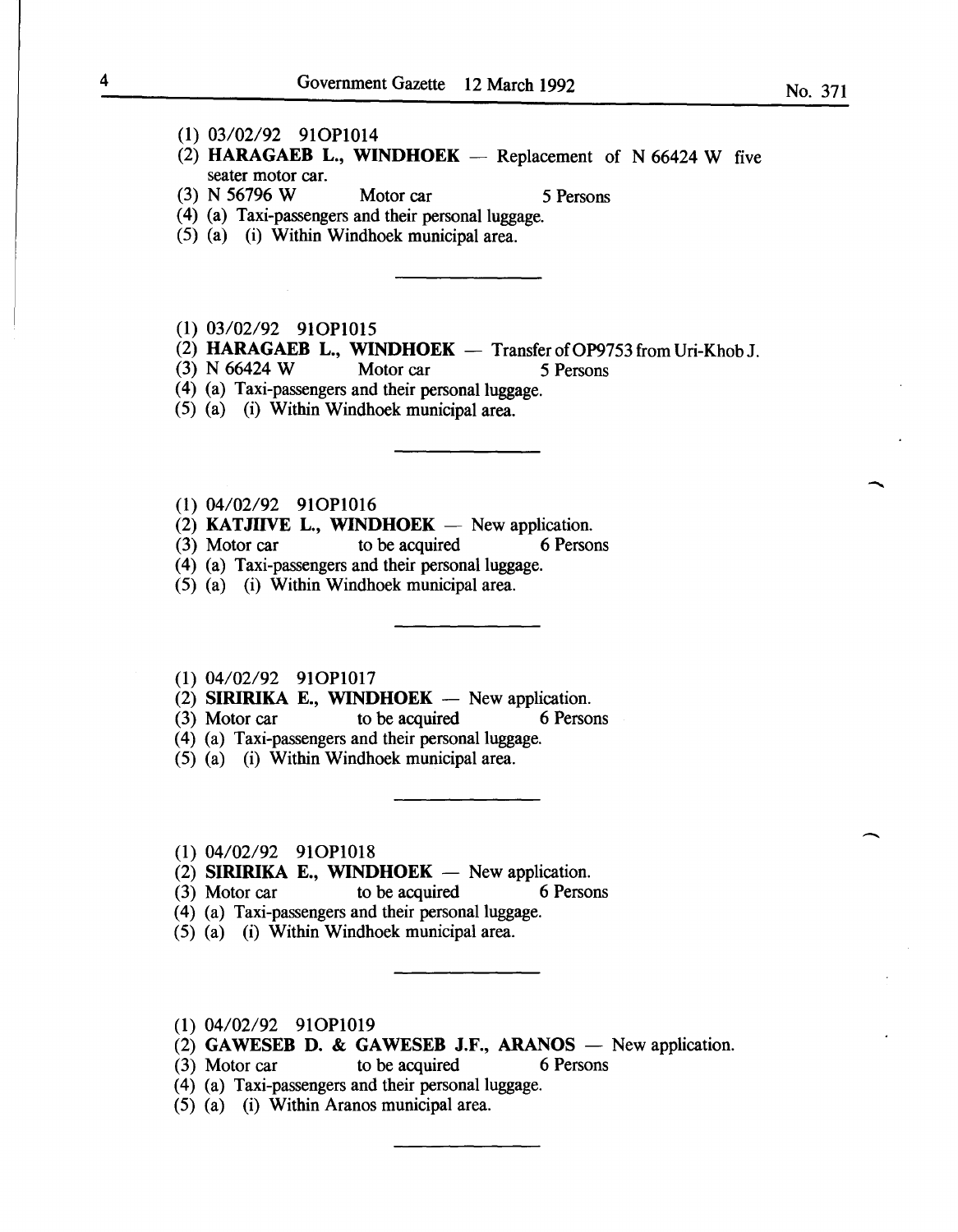-

- (1) 04/02/92 910P1020
- (2) GAWESEB D. & GAWESEB J.F., ARANOS New application.<br>(3) Mini-bus to be acquired 16 Persons
- to be acquired

- ( 4) (a) Passengers and their personal effects.
	- (b) Organised parties and their personal luggage.
- (5) (a) (i) From Aranos to Aminius, Leonardville, Gobabis, Stampriet, Gochas, Mariental, Maltahöhe, Keetmanshoop and Windhoek and return. T/table: As and when required. Tariffs: As per agreement.
	- (b) (i) From Aranos to Aminius, Leonardville, Gobabis, Stampriet, Gochas, Mariental, Maltahöhe, Keetmanshoop and Windhoek and return. T/table: As and when required. Tariffs: As per agreement.
- (1) 04/02/92 910Pl021
- (2) **KAMBERIPA G., WINDHOEK** New application.<br>(3) Motor car to be acquired 6 Persons
- (3) Motor car to be acquired 6 Persons
- (4) (a) Taxi-passengers and their personal luggage.
- (5) (a) (i) Within Gobabis municipal area.
- 
- (1)  $04/02/92$  91OP1022<br>
(2) **KAMBERIPA G., WINDHOEK** New application.<br>
(3) Motor car to be acquired 6 Persons
- $(3)$  Motor car
- $(4)$  (a) Taxi-passengers and their personal luggage.
- (5) (a) (i) Within Windhoek municipal area.
- 
- 
- (1)  $04/02/92$  910P1023<br>
(2) **KUUOKO T., WINDHOEK** New application.<br>
(3) Motor car to be acquired 6 Persons  $(3)$  Motor car
- (4) (a) Taxi-passengers and their personal luggage.
- (5) (a) (i) Within Windhoek municipal area.
- (1) 04/02/92 910P1024
- $\overrightarrow{2}$  **BÖCK J.J.D., WINDHOEK** New application.<br>(3) Mini-bus to be acquired 14 Persons
- $(3)$  Mini-bus to be acquired 14 Persons
- (4) (a) Taxi-passengers and their personal luggage.
- $(5)$   $(a)$  (i) Within Windhoek municipal area.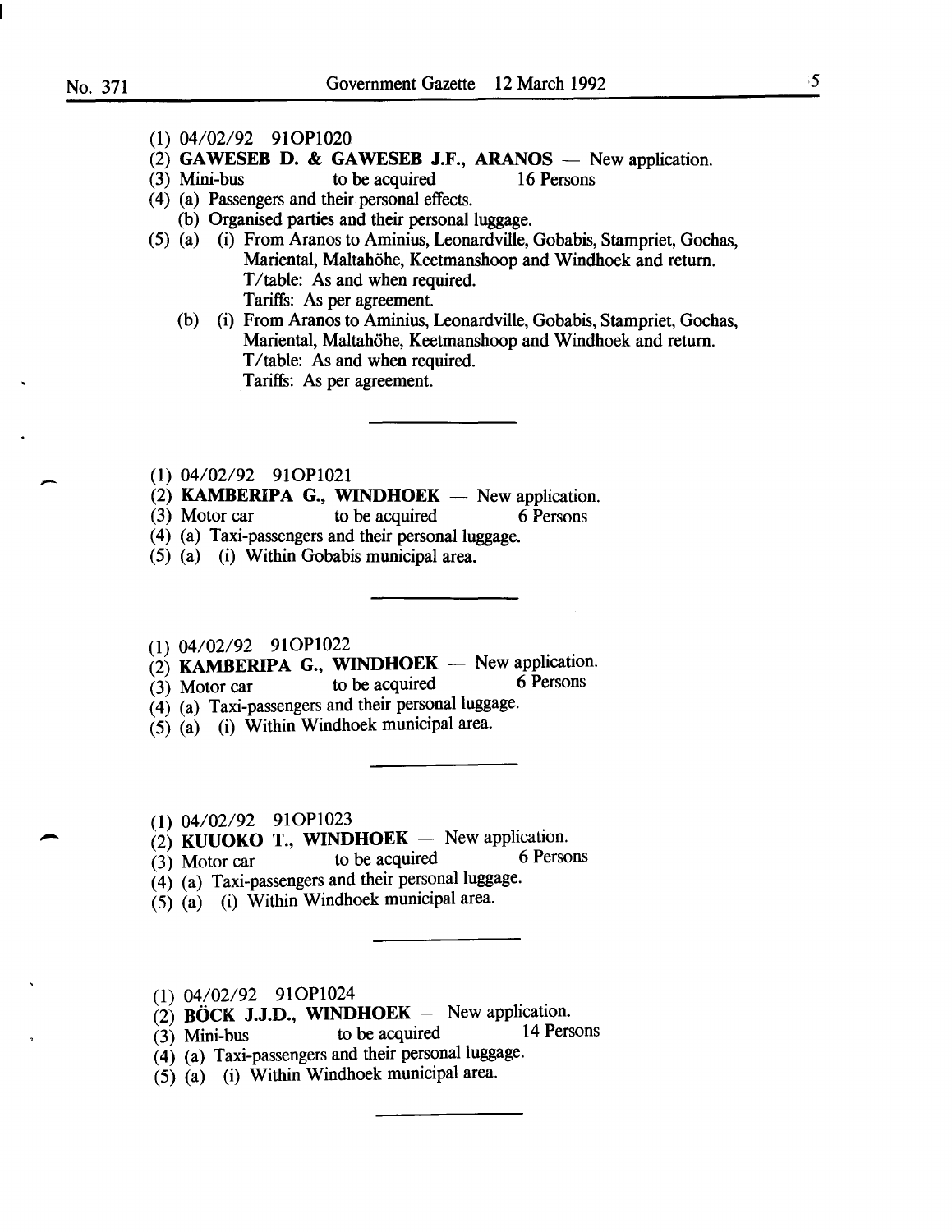### (1) 05/02/92 910P1026

- (2) FILLEMON T., WINDHOEK Transfer of OP9605 from D. Matebe.<br>
(3) Motor car to be acquired 6 Persons
- $(3)$  Motor car
- $(4)$  (a) Taxi-passengers and their personal luggage.
- (5) (a) (i) Within Windhoek municipal area.

(1) 05/02/92 910Pl027

- (2) FILLEMON T., WINDHOEK -- Transfer of OP07926 from Jonga J.<br>(3) Motor car to be acquired 6 Persons
- $(3)$  Motor car to be acquired

 $(4)$  (a) Taxi-passengers and their personal luggage.

- $(5)$   $(a)$   $(i)$  Within Windhoek municipal area.
- (1) 05/02/92 910P1029
- (2) **NAMBACHU S., WINDHOEK** Transfer of OP9717 from Matebe G.<br>(3) Motor car to be acquired 5 Persons
- $(3)$  Motor car to be acquired
- (4) (a) Taxi-passengers and their personal luggage.
- (5) (a) (i) Within Windhoek municipal area.

(1) 05/02/92 910P1030

- (2) SHIVANENE F., WINDHOEK New application.<br>
(3) N 6187 W to be acquired 5 Persons
- $(3)$  N 6187 W
- (4) (a) Taxi-passengers and their personal luggage.
- (5) (a) (i) Within Windhoek municipal area including Brakwater peri-urban area.

(1) 05/02/92 910P1031

- $(2)$  UIRAB B., WINDHOEK New application.
- (3) Motor car to be acquired 6 Persons
- (4) (a) Taxi-passengers and their personal luggage.
- (5) (a) (i) Within Windhoek municipal area.
- (1) 06/02/92 910P1032
- (2) EMVULA S., WINDHOEK  $-$  Additional vehicle.
- (3) Motor car to be acquired 6 Persons
- (4) (a) Taxi-passengers and their personal luggage.
- (5). (a) (i) Within Windhoek municipal area.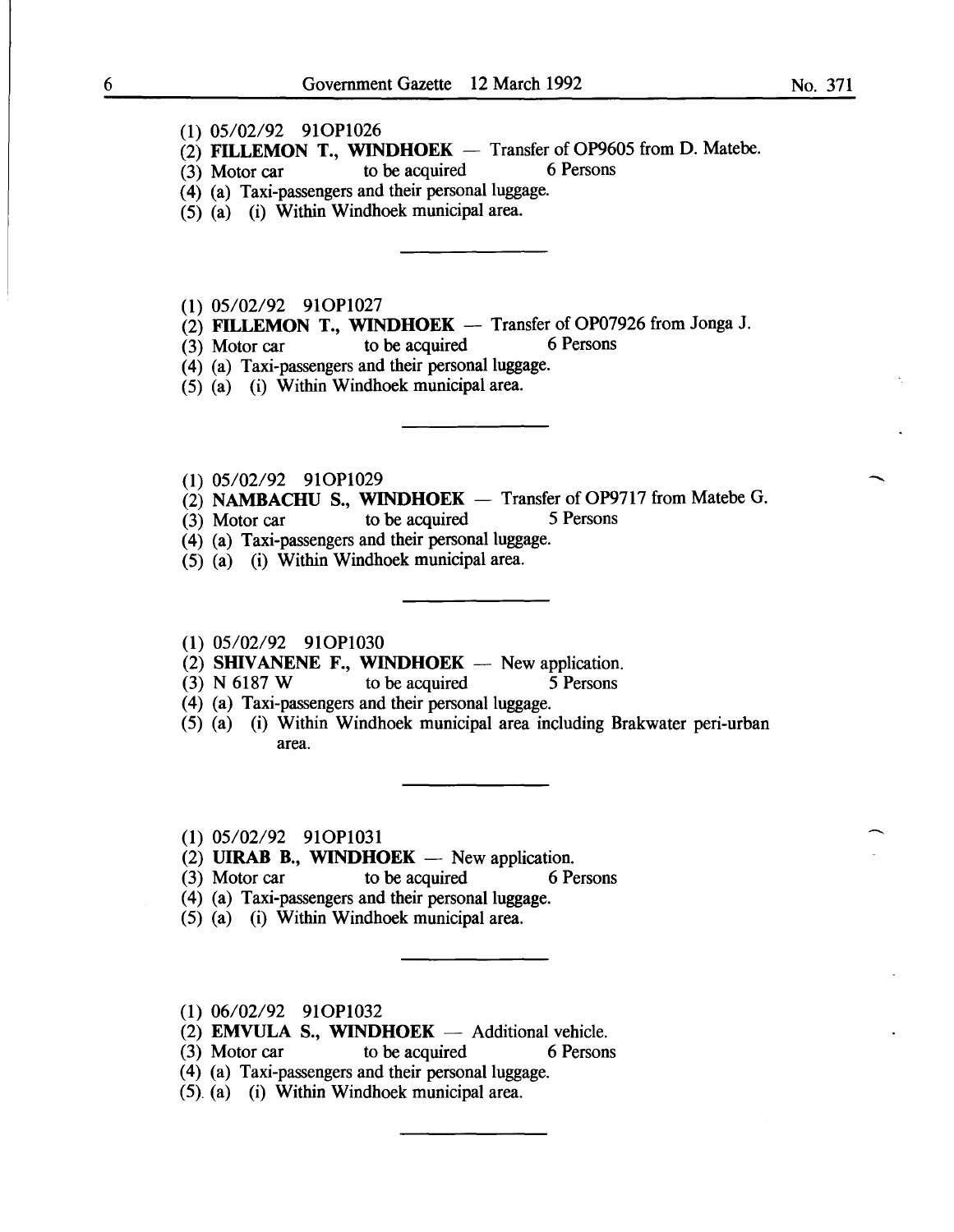-

- (1) 06/02/92 910Pl033
- (2) **EMVULA S., WINDHOEK**  $-$  Additional vehicle.<br>(3) Motor car to be acquired 6 Persons
- to be acquired
- ( 4) (a) Taxi-passengers and their personal luggage.
- (5) (a) (i) Within Windhoek municipal area.

(1) 06/02/92 910Pl034

(2) **TJIHUIKO U., WINDHOEK** - New application.<br>
(3) N 67058 W Motor car 6 Persons

 $(3)$  N 67058 W

- (4) (a) Taxi-passengers and their personal luggage.
- (5) (a) (i) Within Windhoek municipal area.
- (1) 06/02/92 910Pl035
- (2) MUHINADEZE G., WINDHOEK  $-$  New application.
- (3) N 67058 W Motor car 5 Persons
- (4) (a) Taxi-passengers and their personal luggage.
- (5) (a) (i) Within Windhoek municipal area.
- (1) 05/02/92 910P1037
- (2) SHAPANGE M.N., WINDHOEK  $-$  New application.
- (3) N 699 RU Mini-bus 16 Persons
- ( 4) (a) Passengers and their personal effects.
- (5) (a) (i) From Windhoek to Oshakati via Okahandja, Otjiwarongo, Otavi, Tsumeb, Oshivelo and Ondangwa and return via the same route.
	- (ii) From Windhoek to Rundu via Okahandja, Otjiwarongo, Otavi and Grootfontein and return via the same route. T/Table: As and when required.

Tariffs: As per agreement.

(iii) From Windhoek to a place on the Namibia/ Angola border at Oshikango via Okahandja, Otjiwarongo, Otavi, Tsumeb and Ondangwa and return via the same route. T/Table: As and when required.

Tariffs: As per agreement.

- (1) 05/02/92 910Pl038
- (2) TJOZONGORO N.H.M., WINDHOEK  $-$  New application.
- (3) Mini-bus to be acquired 10 Persons
- (4) (a) Taxi-passengers and their personal luggage.
- (5) (a) (i) Within Windhoek municipal area.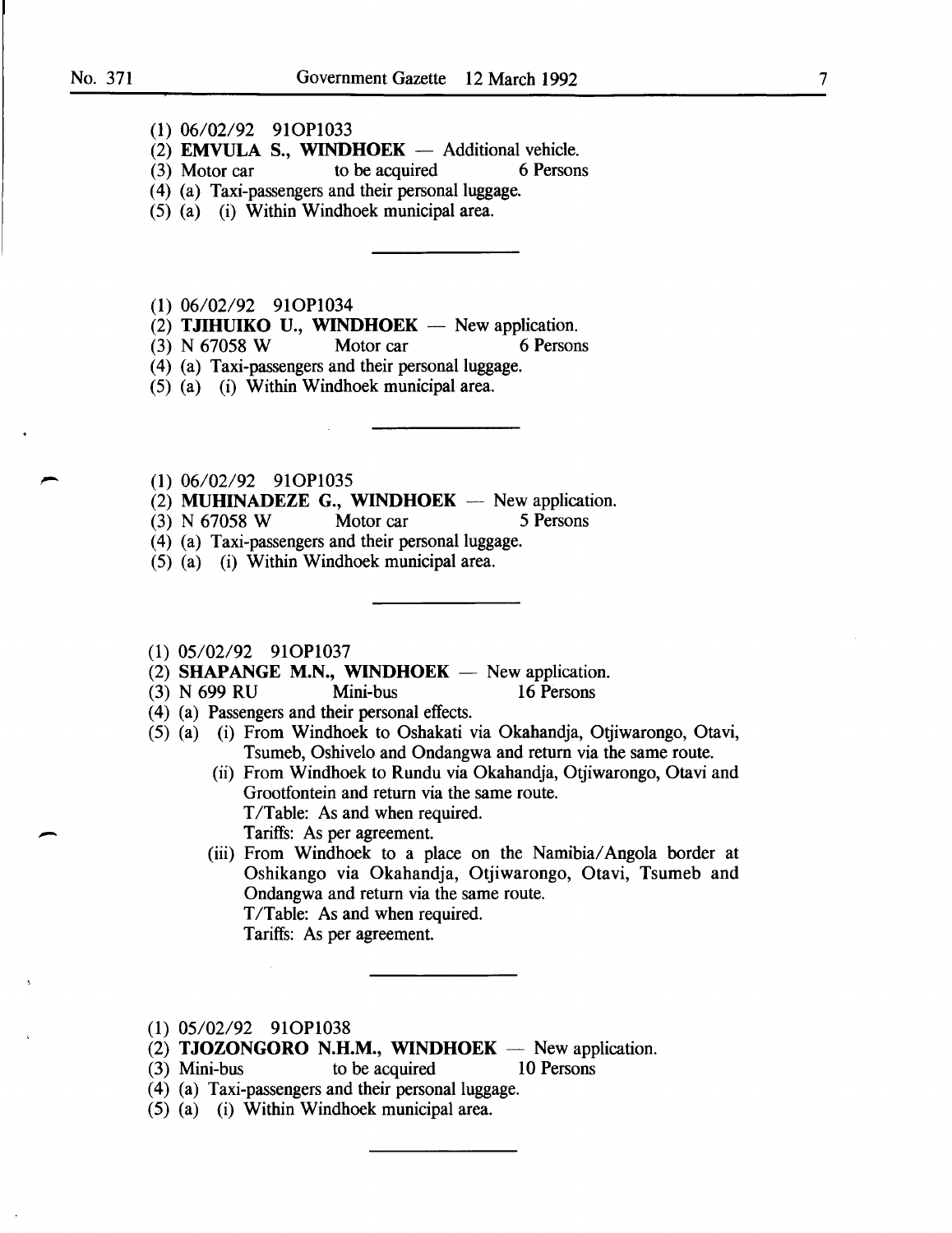- (1) 05/02/92 910P1039
- (2) **TJOZONGORO N.H.M., WINDHOEK** New application.<br>(3) Mini-bus to be acquired 10 Persons
	- to be acquired
- (4) (a) Taxi-passengers and their personal luggage.
- (5) (a) (i) Within Windhoek municipal area.
- (1) 06/02/92 910P1040
- (2) **KANDOROZU M., WINDHOEK** New application.<br>(3) Motor car to be acquired 6 Persons
- to be acquired
- (4) (a) Taxi-passengers and their personal luggage.
- (5) (a) (i) Within Windhoek municipal area.
- (1) 06/02/92 910Pl041
- (2) KANDOROZU M., WINDHOEK  $-$  New application.
- (3) Motor car to be acquired 6 Persons
- (4) (a) Taxi-passengers and their personal luggage.
- (5) (a) (i) Within Windhoek municipal area.

#### (1) 06/02/92 910P1042

(2) DU PLESSIS J.A., WINDHOEK  $-$  New application.<br>(3) N 4805 W Trailer 24300 kg

- (3) N 4805 W Trailer 24300 kg<br>N 4802 W Trailer 23200 kg N 4802 W Trailer N 16548 W Lorry 9120 kg N 16547 W Trailer 12110 kg N 8754 W Trailer 12110 kg N 8743 W Trailer 12110 kg
- (4) (a) Live animals.
	- (b) Charcoal.
	- (c) Firewood.
	- (d) Fishmeal in bags.
	- (e) Goods all classes.
	- (f) Germ meal.
	- (g) Own tubes.
	- (h) Own tyres and tubes.
- (5) (a) (i) From places situated within Gobabis magisterial district to a place on the Namibia/R.S.A. border at Nakop.
	- (b) (i) From places situated within Namibia to a place on the Namibia/ R.S.A. border at Nakop.
	- (c) (i) From places situated within Namibia to a place on the Namibia/ R.S.A. border at Nakop.
	- (d) (i) From places situated within Namibia to a place on the Namibia/ R.S.A. border at Nakop.
	- (e) (i) From a place on the Namibia/R.S.A. border at Nakop to place situated within Namibia.
	- (f) (i) From places situated within Namibia to a place on the Namibia/ R.S.A. border at Nakop.

 $\overline{\phantom{a}}$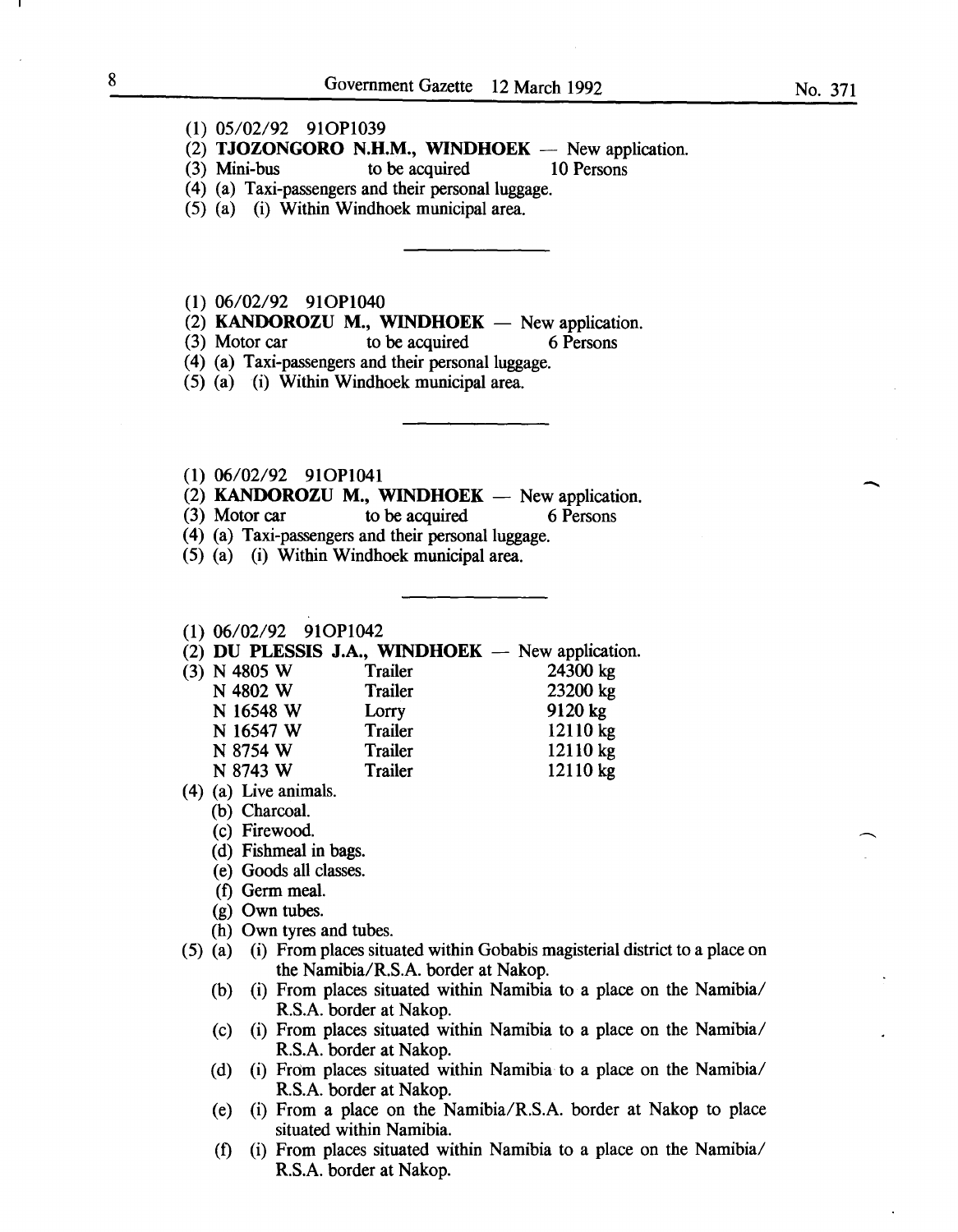$\overline{\phantom{a}}$ 

- (g) (i) From a place on the Namibia/R.S.A. border at Nakop to places situated within Namibia.
- (h) (i) From a place on the Namibia/R.S.A. border at Nakop to places situated within Namibia.
- (1) 07/02/92 910P1043
- (2) KAUNATJIKE W.N., WINDHOEK New application.<br>(3) Motor car to be acquired 6 Persons
- $(3)$  Motor car to be acquired
- (4) (a) Taxi-passengers and their personal luggage.
- (5) (a) (i) Within Windhoek municipal area.
- (1) 07/02/92 910P1044
- $(2)$  KAUNATJIKE W.N., WINDHOEK New application.
- (3) Motor car to be acquired 6 Persons
- ( 4) (a) Taxi-passengers and their personal luggage.
- (5) (a) (i) Within Windhoek municipal area.
- (1) 07/02/92 910P1045
- (2) KENAM INTERNATIONAL (PTY) LTD., WINDHOEK  $-$  New application.
- (3) Bus to be acquired 52 Persons
- ( 4) (a) Passengers and their personal effects.
- (5) (a) (i) From Windhoek to a place on the Namibia/ Angola border at Oshikango via Okahandja, Otjiwarongo, Otavi, Tsumeb and Ondangwa and return via the same route. T/Table: As and when required.

Tariffs: As per agreement.

- (1) 07/02/92 910P1047
- (2) **DIERGAARDT J.M., WINDHOEK** New application.<br>(3) N 16516 W Motor car 5 Persons
- Motor car 5 Persons
- (4) (a) Taxi-passengers and their personal luggage.
- (5) (a) (i) Within Windhoek municipal area.
- (1) 10/02/92 910P1048
- (2) MATHUPI P., WINDHOEK  $-$  New application.
- (3) Motor car to be acquired 6 Persons
- (4) (a) Taxi-passengers and their personal luggage.
- (5) (a) (i) Within Windhoek municipal area.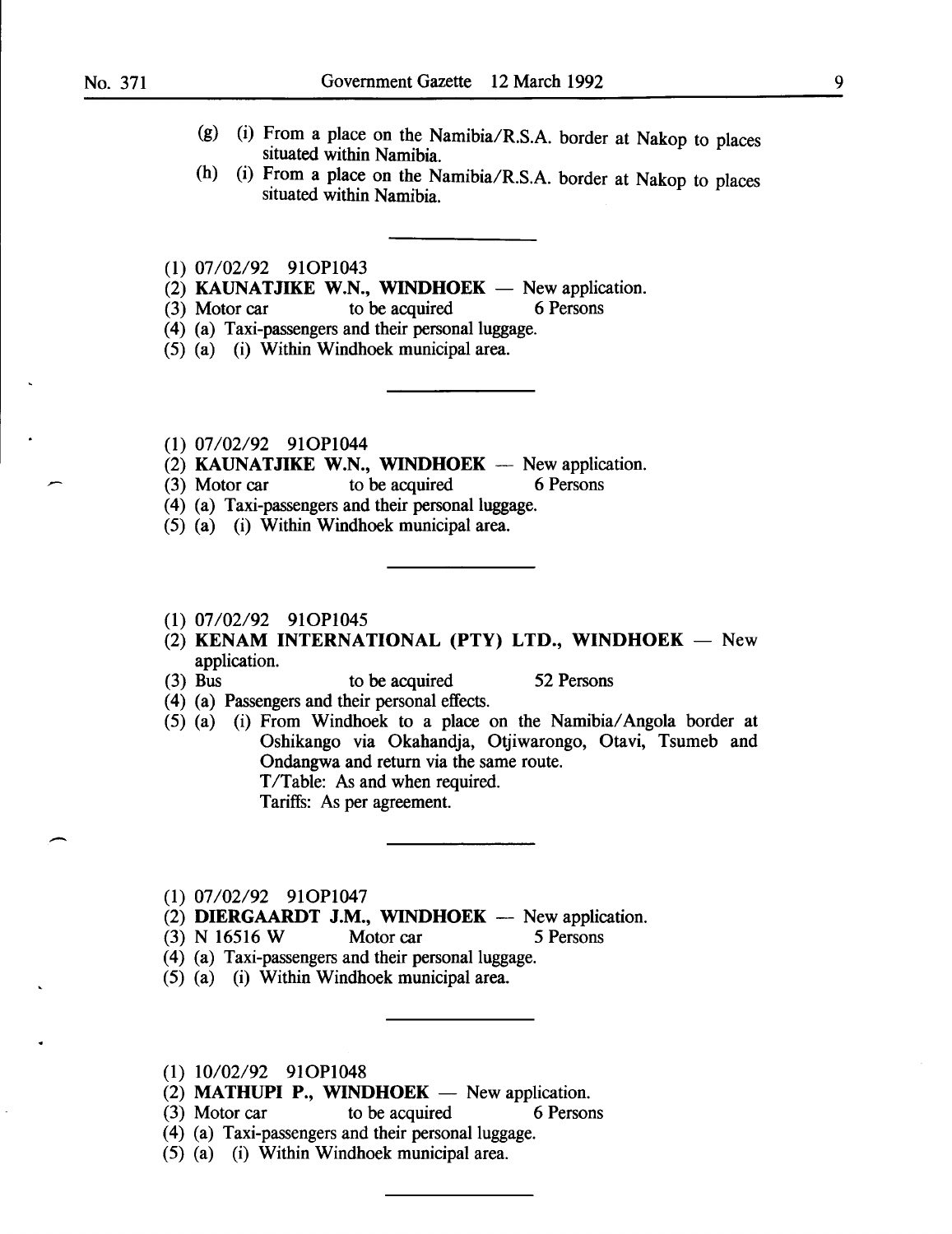### (I) 10/02/92 9IOP1050

 $(2)$  NAUKOSHO B., WINDHOEK - New application.

- (3) Motor car to be acquired 6 Persons
- ( 4) (a) Taxi-passengers and their personal luggage.
- (5) (a) (i) Within Windhoek municipal area.

(I) 11/02/92 9IOP1055

- (2) JUWELO J.M., WINDHOEK New application.<br>  $(3)$  N 370 KM Motor car 6 Persons
- (3) N 370 KM
- (4) (a) Taxi-passengers and their personal luggage.
- (5) (a) (i) Within Windhoek municipal area.
- (1) I2/02/92 9IOP1057
- (2) VAN WYK J., WINDHOEK  $-$  New application.
- (3) N 27788 W Motor car 5 Persons
- (4) (a) Taxi-passengers and their personal luggage.
- (5) (a) (i) Within Windhoek municipal area.,

#### (1) I2/02/92 9IOP1058

- (2) SHITONGENI Z., WINDHOEK  $-$  New application.
- $(3)$  Motor car to be acquired 6 Persons
- (4) (a) Taxi-passengers and their personal luggage.
- (5) (a) (i) Within Windhoek municipal area.
- (I) I2/02/92 910Pl060
- (2) NUUYUNI N., WINDHOEK  $-$  New application.
- (3) Motor car to be acquired 6 Persons
- (4) (a) Taxi-passengers and their personal luggage.
- (5) (a) (i) Within Windhoek municipal area.
- (I) 13/02/92 910Pl062
- (2) **KOTJIPATI B.M., WINDHOEK** New application.<br>(3) Mini-bus to be acquired 11 Persons
- to be acquired Mini-bus to be acquired 11 Persons
- (4) (a) Taxi-passengers and their personal luggage.
- (5) (a) (i) Within Windhoek municipal area.

-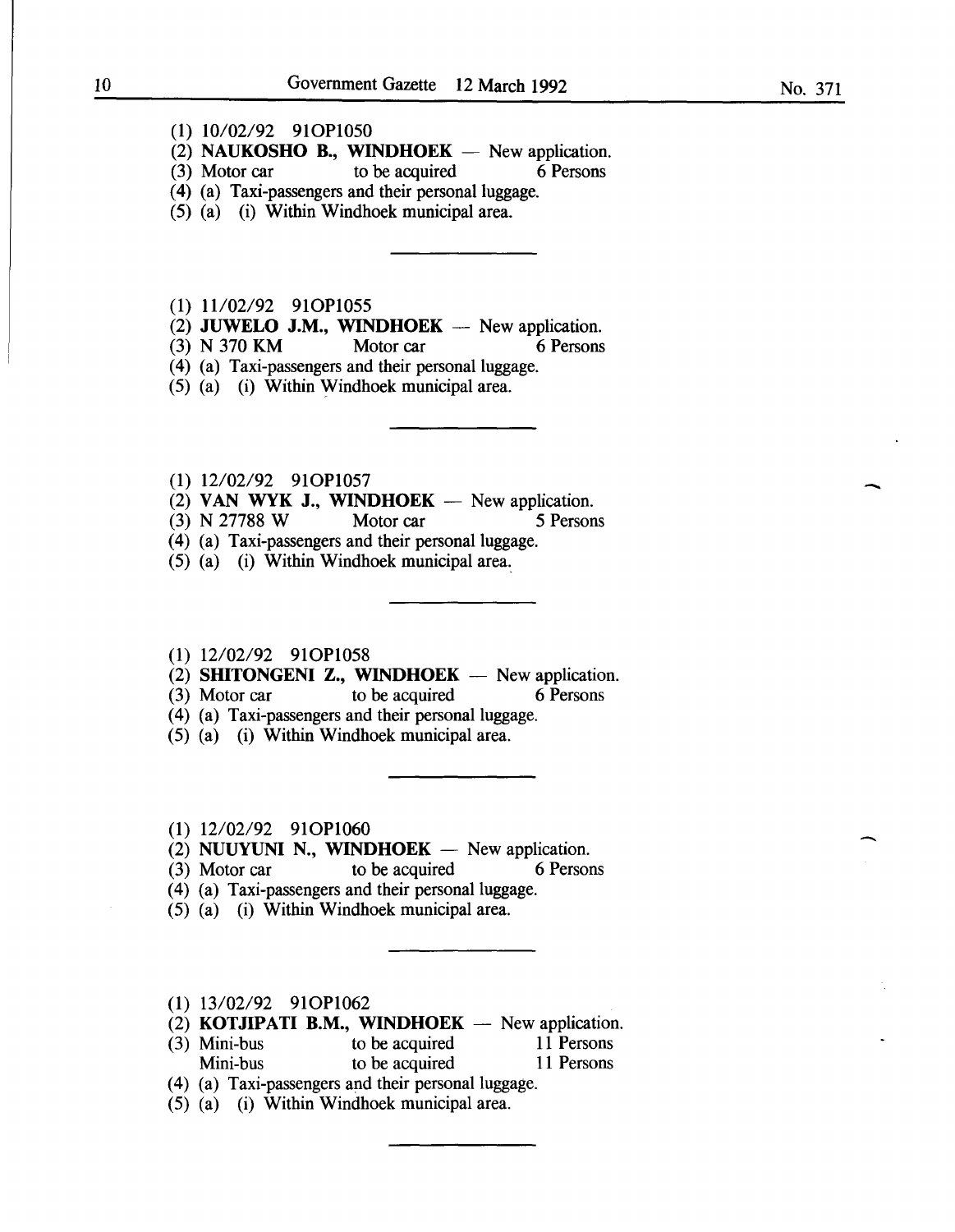- (1) 13/02/92 910P1064
- (2) **NGUARAMBUKA B., WINDHOEK** New application.<br>(3) Motor car to be acquired 6 Persons
- $(3)$  Motor car to be acquired
- (4) (a) Taxi-passengers and their personal luggage.
- (5) (a) (i) Within Windhoek municipal area.
- (1) 13/02/92 910P1065
- $(2)$  **ROOI T., WINDHOEK** New application.
- (3) N 13413 W Motor car *5* Persons
- (4) (a) Taxi-passengers and their personal luggage.
- (5) (a) (i) Within Windhoek municipal area.
- (1) 13/02/92 910P1066
- (2) **GANAOB H., WINDHOEK**  $-$  New application.
- (3) Mini-bus to be acquired II Persons
- (4) (a) Taxi-passengers and their personal luggage.
- (5) (a) (i) Within Windhoek municipal area.
- (1) 13/02/92 910P1067
- (2) **KHOESEB I.M., WINDHOEK** Replacement of N 33285 W six seater motor car.
- (3) N 40984 W Motor car *5* Persons

- (4) (a) Taxi-passengers and their personal luggage.
- (5) (a) (i) Within Windhoek municipal area.
- (I) 13/02/92 9IOP1068
- (2) **KHOESEB I.M., WINDHOEK** Transfer of OP9963 from Neib E.<br>(3) N 33285 W Motor car 6 Persons
- $(3)$  N 33285 W Motor car
- (4) (a) Taxi-passengers and their personal luggage.
- (5) (a) (i) Within Windhoek municipal area.
- (1) 13/02/92 910P1069
- (2) **URINAVI P., WINDHOEK** New application.<br>(3) Motor car to be acquired 6 Persons
- $(3)$  Motor car to be acquired
- ( 4) (a) Taxi-passengers and their personal luggage.
- (5) (a) (i) Within Windhoek municipal area.